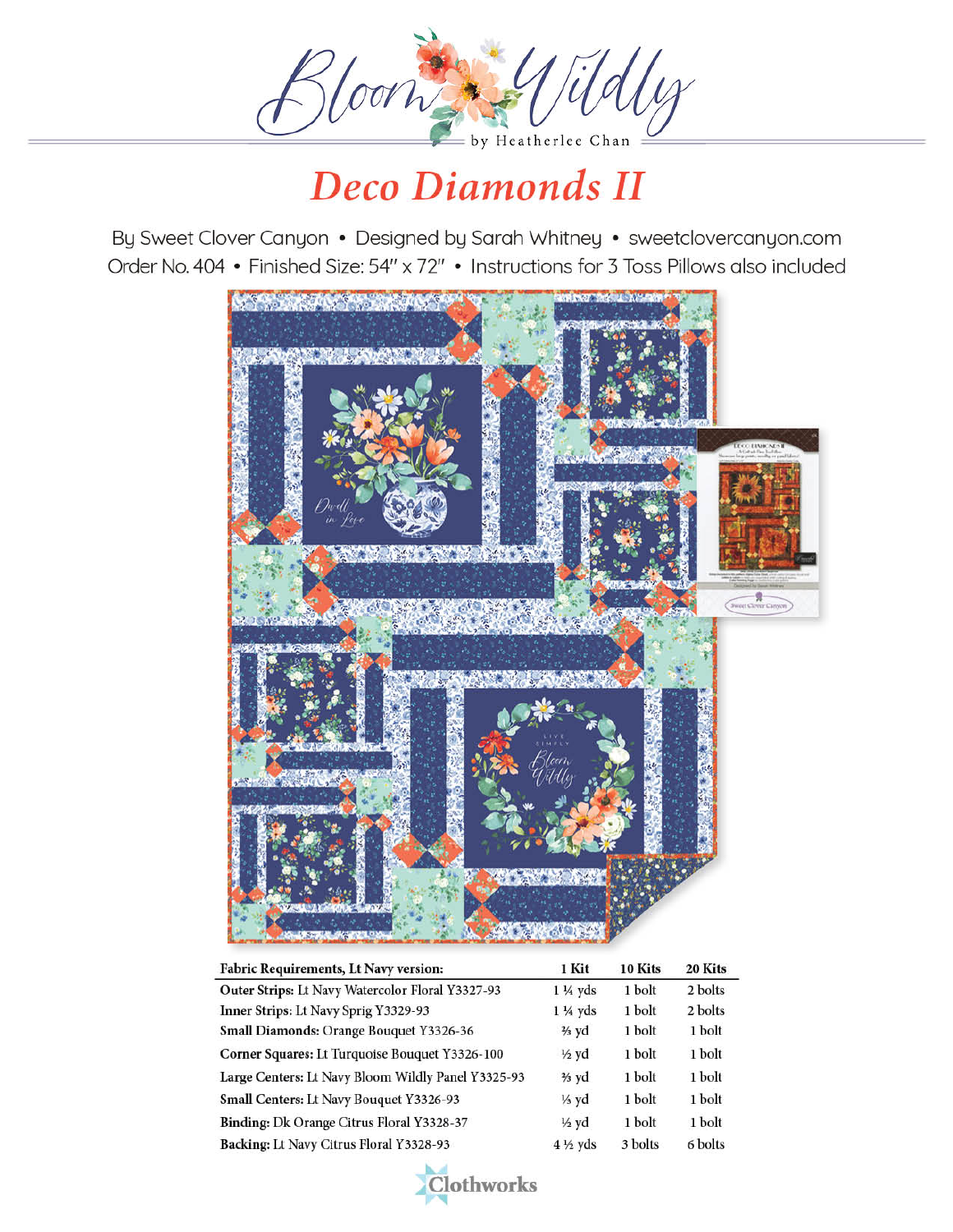

By Sweet Clover Canyon • Designed by Sarah Whitney • sweetclovercanyon.com Order No. 404 . Finished Size: 54" x 72" . Instructions for 3 Toss Pillows also included



| Fabric Requirements, Lt Turquoise version:         | 1 Kit              | 10 Kits | 20 Kits |
|----------------------------------------------------|--------------------|---------|---------|
| Outer Strips: White Dot Y3404-1                    | $1\frac{1}{4}$ yds | 1 bolt  | 2 bolts |
| Inner Strips: Lt Teal Watercolor Floral Y3327-103  | $1\frac{1}{4}$ yds | 1 bolt  | 2 bolts |
| Small Diamonds: Lt Orange Dot Y3404-35             | $\frac{2}{3}$ yd   | 1 bolt  | 1 bolt  |
| Corner Squares: Lt Navy Watercolor Floral Y3327-93 | $\frac{1}{2}$ yd   | 1 bolt  | 1 bolt  |
| Large Centers: Lt Cream Bloom Wildly Panel Y3325-2 | $\frac{2}{3}$ yd   | 1 bolt  | 1 bolt  |
| Small Centers: Lt Turquoise Bouquet Y3326-100      | $\frac{1}{3}$ yd   | 1 bolt  | 1 bolt  |
| Binding: Lt Turquoise Citrus Floral Y3328-100      | $\frac{1}{2}$ yd   | 1 bolt  | 1 bolt  |
| Backing: Lt Turquoise Words Y3330-100              | $4\frac{1}{2}$ yds | 3 bolts | 6 bolts |

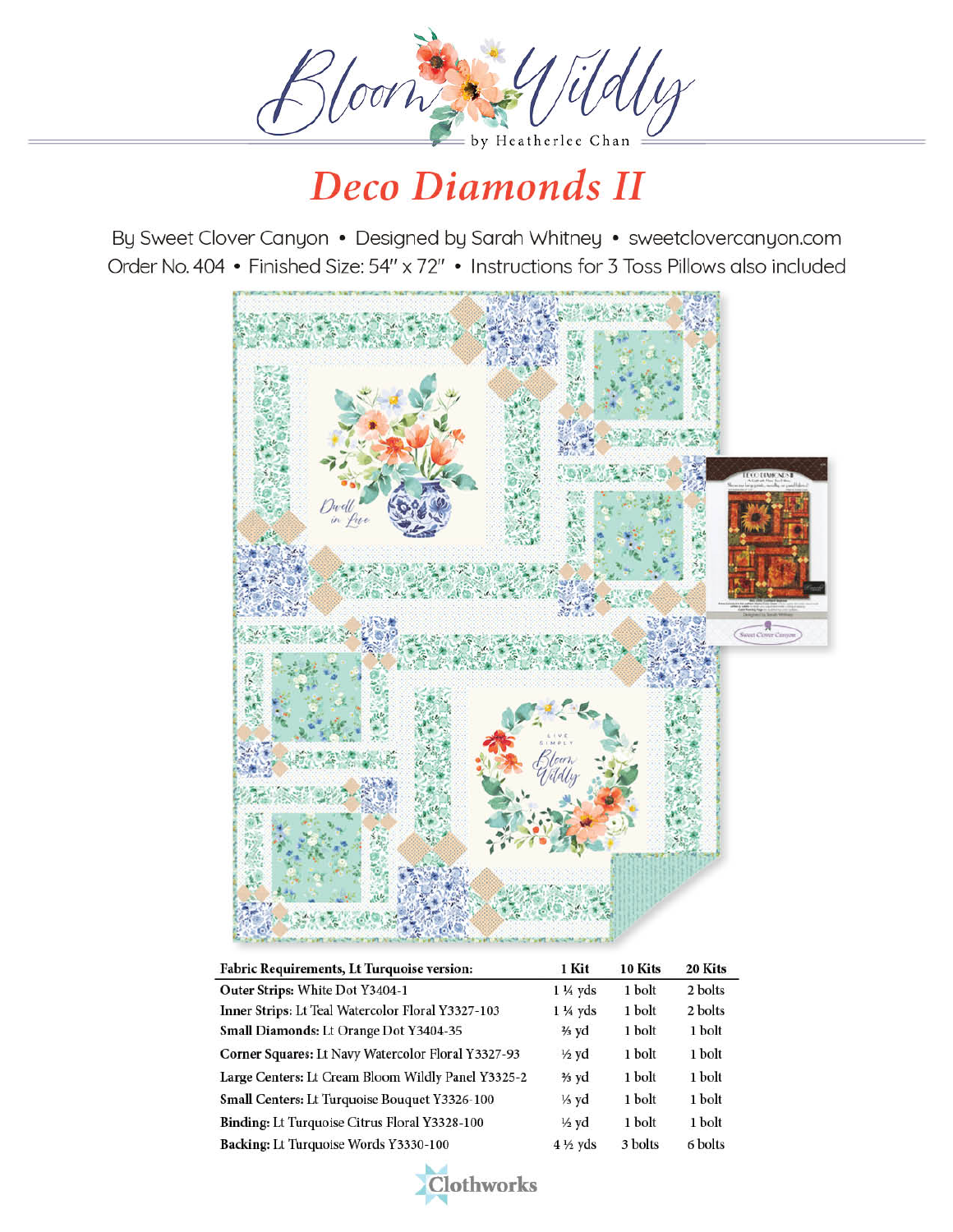

By Sweet Clover Canyon • Designed by Sarah Whitney • sweetclovercanyon.com Order No. 404 • Finished Size: 54" x 72" • Instructions for 3 Toss Pillows also included



#### **Fabric Requirements**

| Outer Strips: Lt Navy Watercolor Floral Y3327-93   | $1\frac{1}{4}$ yds |
|----------------------------------------------------|--------------------|
| Inner Strips: Lt Navy Sprig Y3329-93               | $1\frac{1}{4}$ yds |
| Small Diamonds: Orange Bouquet Y3326-36            | $\frac{2}{3}$ yd   |
| Corner Squares: Lt Turquoise Bouquet Y3326-100     | $\frac{1}{2}$ yd   |
| Large Centers: Lt Navy Bloom Wildly Panel Y3325-93 | $\frac{2}{3}$ yd   |
| Small Centers: Lt Navy Bouquet Y3326-93            | $\frac{1}{3}$ yd   |
| Binding: Dk Orange Citrus Floral Y3328-37          | $\frac{1}{2}$ yd   |
| Suggested Backing: Lt Navy Citrus Floral Y3328-93  | $4\frac{1}{2}$ yds |